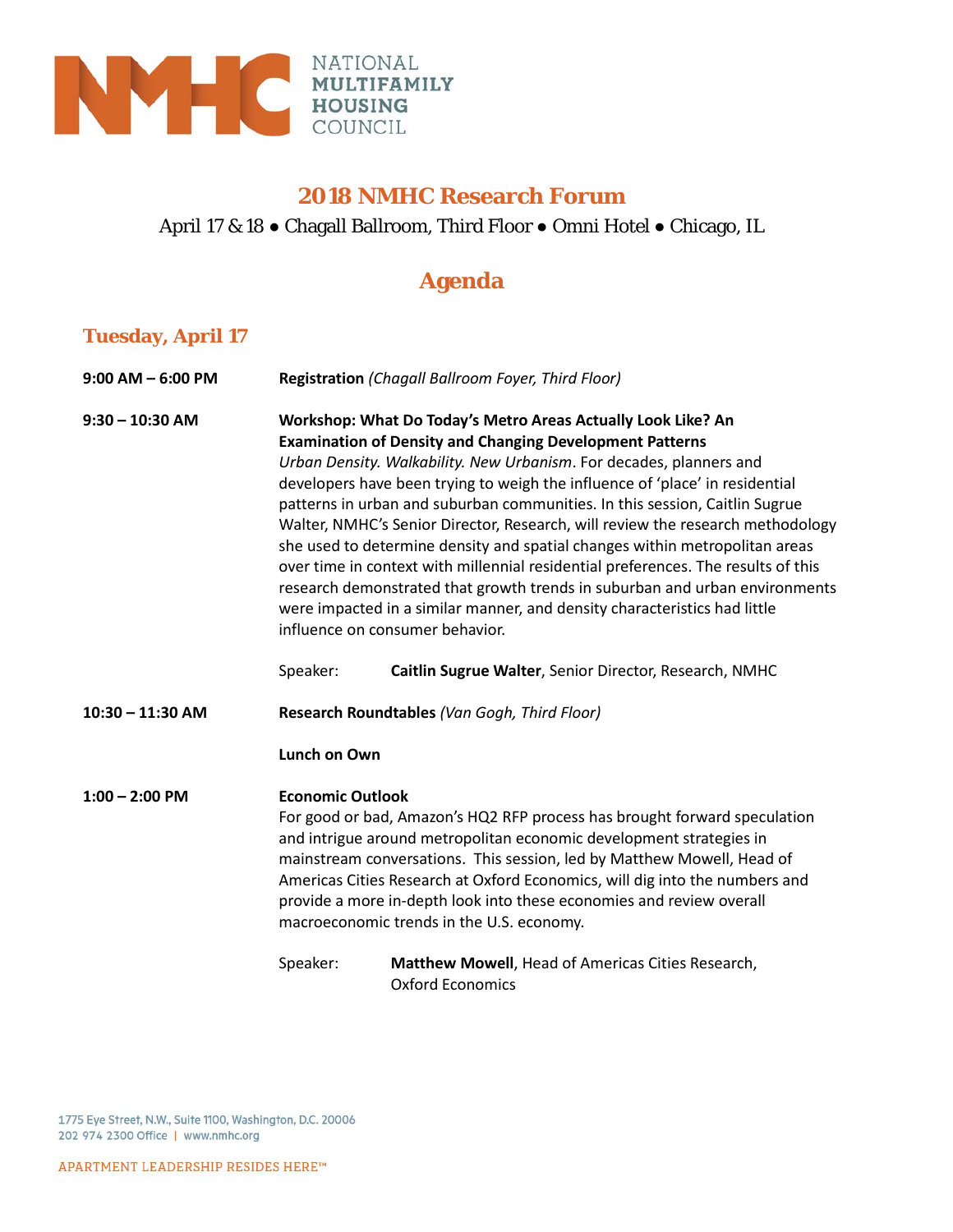| $2:00 - 3:00$ PM<br>$3:00 - 3:30$ PM | <b>Markets Panel</b><br>Moderator:<br>Speakers:<br><b>Impact of the New Tax Law</b>                                                                                                                                                                                                                                                                                                                                                                                                     | After hearing the state of the overall economy, join Michael Cohen (CoStar), Jay<br>Lybik (Marcus & Millichap) and Greg Willett (RealPage) as they offer their views<br>of supply and demand conditions in the apartment industry over the next 12-18<br>months. They will also share their analysis of whether demand is headed toward<br>the suburbs or the city, which way construction is headed in 2019 and what<br>submarkets may be at risk in the event of a downturn.<br>Jay Lybik, Vice President, Research Services, Marcus & Millichap<br>Michael Cohen, Director of Advisory Services, CoStar Group<br>Greg Willett, Chief Economist, RealPage, Inc. |  |
|--------------------------------------|-----------------------------------------------------------------------------------------------------------------------------------------------------------------------------------------------------------------------------------------------------------------------------------------------------------------------------------------------------------------------------------------------------------------------------------------------------------------------------------------|-------------------------------------------------------------------------------------------------------------------------------------------------------------------------------------------------------------------------------------------------------------------------------------------------------------------------------------------------------------------------------------------------------------------------------------------------------------------------------------------------------------------------------------------------------------------------------------------------------------------------------------------------------------------|--|
|                                      | operations.<br>Speaker:                                                                                                                                                                                                                                                                                                                                                                                                                                                                 | Last year's Research Forum discussed the hypothetical impact of tax reform on<br>the apartment industry; this year, tax reform is a reality. NMHC's Matthew<br>Berger, Vice President, Tax, will detail what was in the tax reform package and<br>the implications to the apartment industry, both in terms of development and<br>Matthew Berger, Vice President, Tax, NMHC                                                                                                                                                                                                                                                                                       |  |
| $3:30 - 3:45$ PM                     | <b>Break</b>                                                                                                                                                                                                                                                                                                                                                                                                                                                                            |                                                                                                                                                                                                                                                                                                                                                                                                                                                                                                                                                                                                                                                                   |  |
|                                      |                                                                                                                                                                                                                                                                                                                                                                                                                                                                                         |                                                                                                                                                                                                                                                                                                                                                                                                                                                                                                                                                                                                                                                                   |  |
| $3:45 - 4:30$ PM                     | <b>Explaining the Puzzle of High Apartment Returns</b><br>The NMHC Research Foundation recently released its inaugural piece by Dr.<br>Mark Eppli (Marquette University) and Dr. Charles Tu (University of San Diego),<br>which showed that the investment outperformance by apartments (compared to<br>other real estate property classes) persists over differing holding periods,<br>geographies and classes. Hear Dr. Eppli analyze this puzzle and what it means for<br>investors. |                                                                                                                                                                                                                                                                                                                                                                                                                                                                                                                                                                                                                                                                   |  |
|                                      | Speaker:                                                                                                                                                                                                                                                                                                                                                                                                                                                                                | Mark Eppli, Bell Chair in Real Estate and Professor of Finance,<br><b>Marquette University</b>                                                                                                                                                                                                                                                                                                                                                                                                                                                                                                                                                                    |  |
| $4:30 - 5:15$ PM                     | <b>Student Housing</b><br>Once an emerging subset of the apartment industry with a few dedicated<br>players, student housing is now a professionalized and growing component of<br>the CRE industry. Jeanette Rice (CBRE) will moderate a panel with Thomas Errath<br>(Harrison Street) and Clayton Merritt (Scion Group) discussing the top trends in<br>the student housing sector today.                                                                                             |                                                                                                                                                                                                                                                                                                                                                                                                                                                                                                                                                                                                                                                                   |  |
|                                      | Moderator:                                                                                                                                                                                                                                                                                                                                                                                                                                                                              | Jeanette Rice, Americas Head of Multifamily Research, CBRE                                                                                                                                                                                                                                                                                                                                                                                                                                                                                                                                                                                                        |  |
|                                      | Speakers:                                                                                                                                                                                                                                                                                                                                                                                                                                                                               | Thomas Errath, Director, Harrison Street                                                                                                                                                                                                                                                                                                                                                                                                                                                                                                                                                                                                                          |  |
|                                      |                                                                                                                                                                                                                                                                                                                                                                                                                                                                                         | <b>Clayton Merritt</b> , Director of Acquisitions, The Scion Group                                                                                                                                                                                                                                                                                                                                                                                                                                                                                                                                                                                                |  |
| $5:15 - 6:15$ PM                     |                                                                                                                                                                                                                                                                                                                                                                                                                                                                                         | Networking Reception (Van Gogh, Third Floor)                                                                                                                                                                                                                                                                                                                                                                                                                                                                                                                                                                                                                      |  |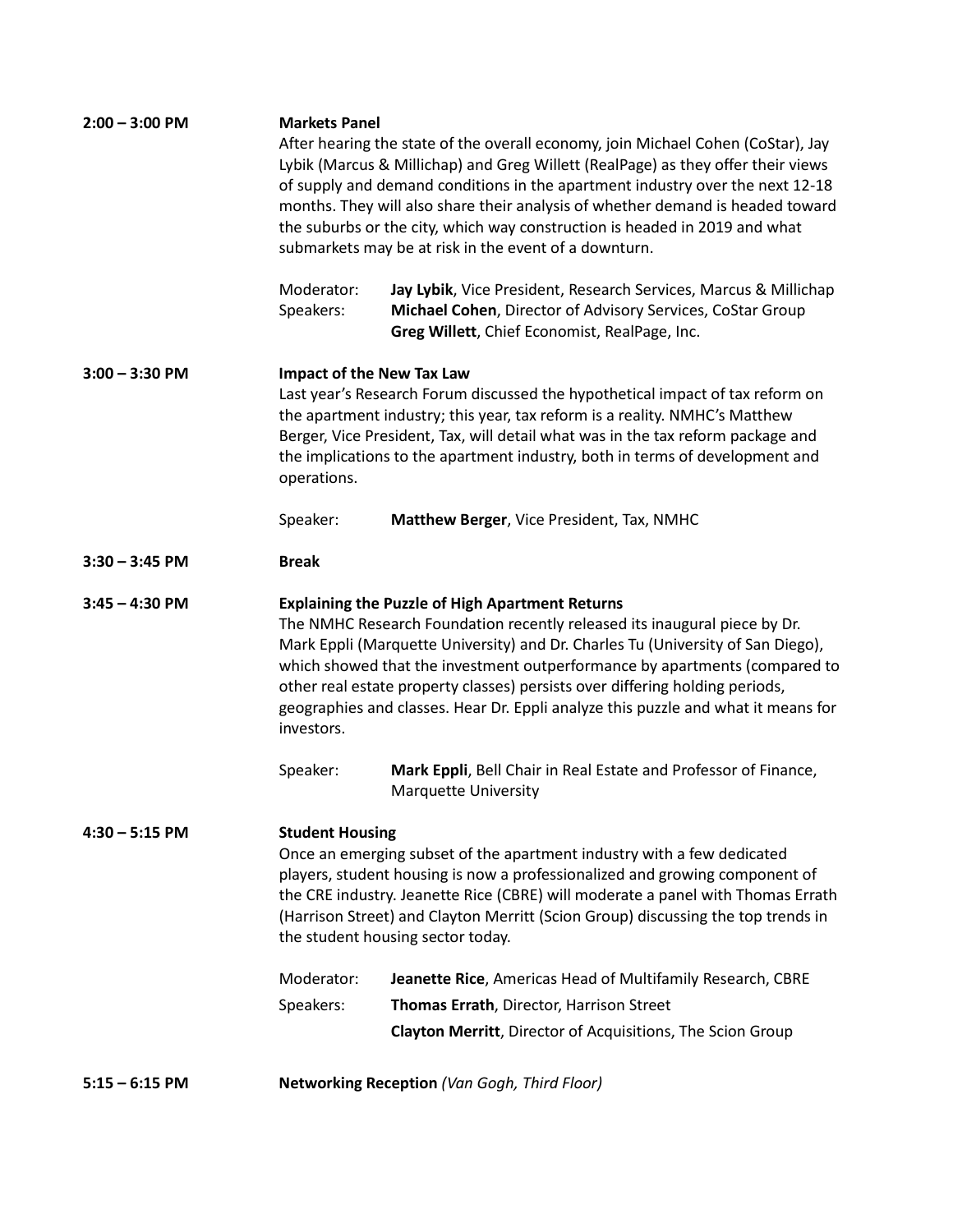# **Wednesday, April 18**

| 7:45 - 11:30 AM    |                         | Registration (Chagall Ballroom Foyer, Third Floor)<br>Networking Breakfast (Chagall Ballroom Foyer, Third Floor)                                                                                                                                                                                                                                                                                                                                                                                                                                                                                                             |  |  |
|--------------------|-------------------------|------------------------------------------------------------------------------------------------------------------------------------------------------------------------------------------------------------------------------------------------------------------------------------------------------------------------------------------------------------------------------------------------------------------------------------------------------------------------------------------------------------------------------------------------------------------------------------------------------------------------------|--|--|
| $8:00 - 8:30$ AM   |                         |                                                                                                                                                                                                                                                                                                                                                                                                                                                                                                                                                                                                                              |  |  |
| $8:30 - 9:30$ AM   | Speaker:                | <b>Rust Belt Revival?</b><br>Rust Belt cities were economic powerhouses in their heyday, but the shift from a<br>manufacturing economy led to a decline for many of these metropolises. Some<br>of these cities have been able to stage a comeback, however. John Austin of<br>Brookings and the Director of the Michigan Economic Center will discuss the<br>divergent tracks that Rust Belt cities have taken and why some have turned back<br>toward prosperity while others remain in a long-term downturn?<br>John Austin, Nonresident Senior Fellow - Metropolitan Policy                                              |  |  |
|                    |                         | Program, Brookings & Director, Michigan Economic Center                                                                                                                                                                                                                                                                                                                                                                                                                                                                                                                                                                      |  |  |
| $9:30 - 10:30$ AM  |                         | Housing the Boomers: Design-Targeted Market-Rate Apartments?<br>Age-targeted housing has existed for a long time, but design-targeted market-<br>rate apartments are a relatively new phenomenon that is becoming an<br>increasingly attractive focus group as residence patterns of age cohorts evolve.<br>Mark Franceski (Bozzuto), Quinn Eddins (Greystar), Manny Gonzalez (KTGY) and<br>Phillip Martin (Waterton) will discuss the design and amenity preferences of<br>these residents, as well as other lessons that firms are still learning, as the first<br>new developments continue to progress through lease-up. |  |  |
|                    | Moderator:<br>Speakers: | Mark Franceski, Vice President, Research, The Bozzuto Group<br><b>Quinn Eddins, Managing Director, Research &amp; Analytics,</b><br>Greystar Real Estate Partners, LLC<br>Manny Gonzalez, FAIA, Managing Principal, KTGY Architecture +<br>Planning<br>Phillip Martin, Senior Vice President, Research, Waterton                                                                                                                                                                                                                                                                                                             |  |  |
| $10:30 - 11:30$ AM |                         | <b>Frontiers in Research: The Retail Sector</b><br>The retail industry is touted as having the most sophisticated techniques when it<br>comes to finding out about their customers. In this session, Martin Block of the<br>Retail Analytics Council and Northwestern University will highlight some of the<br>common research techniques and trends used in the retail industry. Afterward,<br>Tom Bernier of Bucksbaum Properties will discuss what factors his company<br>looks at when building new properties that include retail stores and apartments.                                                                |  |  |